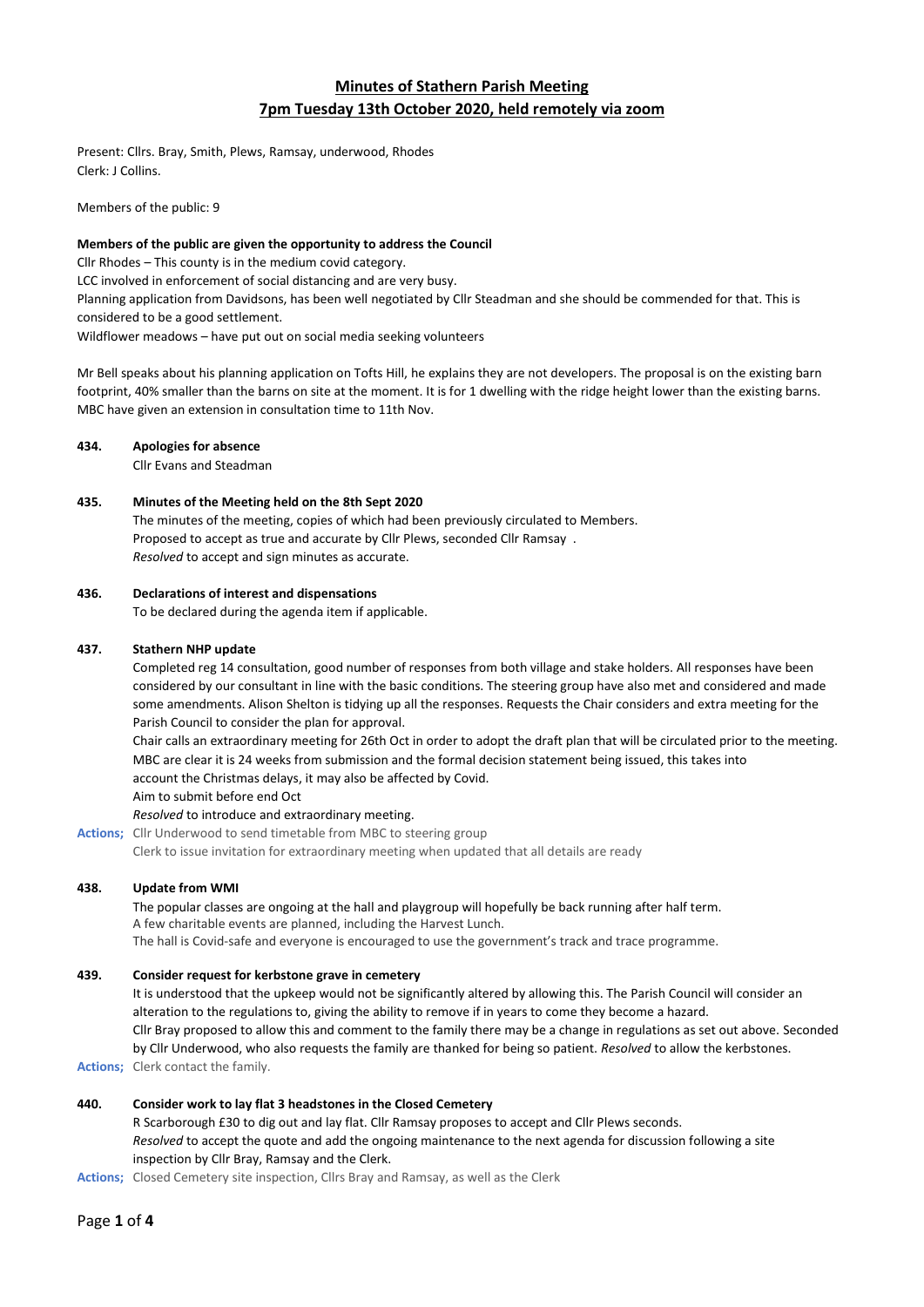**441. Consider website accessibility compliance course for clerk and Cemetery management training for Chair and Clerk** Website compliance course for the Clerk £20. Cemetery course £80 for both Clerk and Cllr Bray on 10th Nov 10am-12. Cllr Smith proposes the training, Cllr Underwood seconds. *Resolved* to accept these training courses, consider a cemetery focused discussion post training and Clerk to use PSS live as the recording system.

**Actions;** Plan a maintenance programme for the cemeteries.

### **442. Consider replacement litter bin on Mill Hill / insurance claim**

The excess is £125, details along with a quote are with the insurers awaiting reply. Quote for bin, raw bolts and delivery £408.58, installation is expected to be £30.

Cllr Underwood proposes the insurance claim is made and the Clerk move on with this and ordering and fitting of the replacement bin. Cllr Ramsay seconds. *Resolved* to claim on the insurance and purchase the new bin.

**Actions;** Clerk make the insurance claim and arrange purchase and fitting of new bin.

### **443. Gote, consider quote for clearing and removing silt**

Widdowson quote of £80 + vat to clear and remove from site. Cllr Underwood proposes to accept the quote and then look at the brickwork, Cllr Plews seconds. *Resolved* to accept the quote and check the brickwork.

**Actions;** Clerk to contact the contractor.

### **444. 2nd Quarter financial update**

Expenditure to date is £11749, expected expenditure to the year end is £14501, giving a predicted overspend of £439. The Parish account is £50846 with estimated balance at end of year being £36345 and available balance at end of year £24485. *Resolved* that the accounts are noted and acceptable, the quarterly financial check of records will also go with the payments folder for checking.

### **445. Correspondence / Planning Applications, including those received prior to the meeting**

### **Correspondence**

**445.1 LRALC** – Deadline for National Planning Policy consultations white paper has been put back to 29th Oct **445.3 Alicia Kearns** – Highways England are to carry out a survey in relation to improvements at the A52 junction with Bottesford. Also, a bid has gone in for hourly services at Bottesford Station. In order to lend more weight to Alicia's submission to Government she is encouraging local villagers to engage in a short survey. *Resolved* to put this on our website and social media.

#### **Planning Applications**

**445.4 20/00784/FULHH – 3 Red Lion Street.** Demolition of single storey extension and replace with two storey rear extension, alterations to existing elevation, new front porch and car port to the rear. Cllr Ramsay proposes no comment, Cllr Plews seconds. *Resolved* PC has no comment to make.

### **445.5 20/01095/FUL – Field OS 50000 & 5812 Tofts Hill**. Demolition of redundant barns and their replacement with a single dwelling house (class C3) Now have extension to close of play on 11th Nov from MBC

Not proposing a response at this meeting. First comments are Tofts hill is for protecting. *Resolved* to hold off on a response until next meeting, allowing time for some feedback from the village.

**445.6 20/01130/TCA** – **West End Bungalow, 10 Penn Lane.** T1 large apple pollard to previous points, T2 small apple reduce by 2 meters all round, T3 Large conifer sided up to fence line (approx. 2 meters) *Resolved* the PC has no comment on this application.

### **446. Payments and Receipts**

#### *Payments*

| Clerk salary (5 weeks)      | £701.25  | 22689                               |
|-----------------------------|----------|-------------------------------------|
| SSE Aug & Sept              | £0.00    | D/D failed error with SSE due 25/10 |
| HP Instant ink (clerk card) | £4.50    | 22690                               |
| Zoom Oct                    | £14.39   | 22690                               |
| R Scarborough Sept          | £400.00  | 22691                               |
| Andrew Granger              | £135.00  | 22692                               |
| Wix website                 | £10.00   | 22690                               |
| Your Locale                 | £1300.00 | 22693                               |
| LRALC                       | £20.00   | 22694                               |
|                             |          |                                     |

*Resolved* that the invoices have been scanned, sent to and inspected by Cllrs, payments approved and cheques to be signed by Cllrs Ramsay and Underwood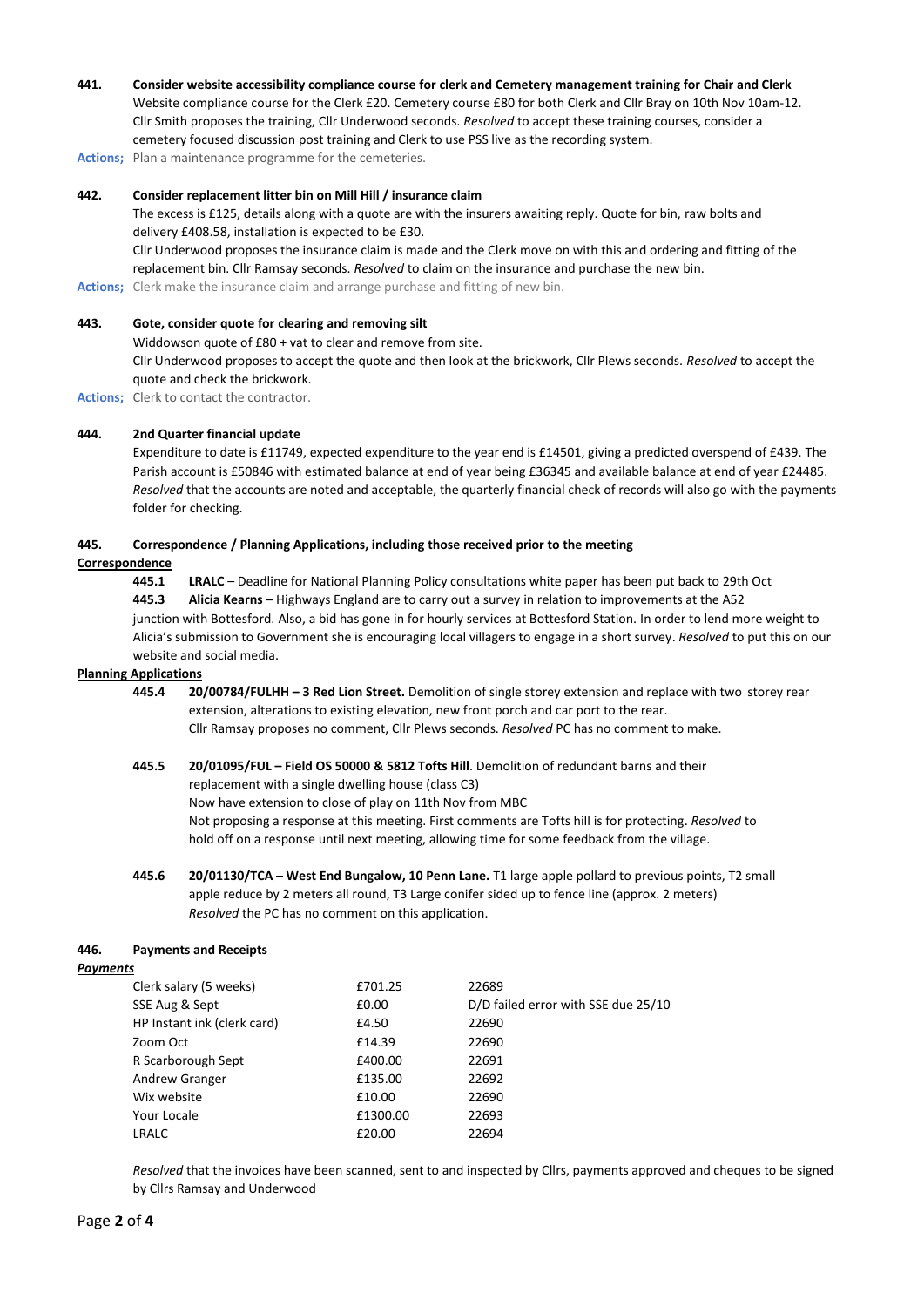### *Receipts*

| MBC precept            | £11000.00 |
|------------------------|-----------|
| Allotments             | £338.00   |
| Allotments cash        | £22.00    |
| Allotments             | £88.00    |
| <b>Allotments BACS</b> | £33.00    |

#### *Playpark account*

#### *Payments*

None

### *Receipts*

| £449.74<br>PC account vat reclaim |
|-----------------------------------|
|-----------------------------------|

### **447. Moor Lane paddock rent review**

Held until next meeting to allow for the review to come back.

#### **448. Application for Highways Parish and Communities fund grant of £2000.**

This can be used alongside monies from STAT1 to design a traffic management plan that meets the highways requirement. *Resolved* that this is applied for and wait to hear the result of the application.

### **449. Blacksmith End planning appeal – any update prior to meeting**

Nothing to report

### **448. STAT1 development – Any updates prior to meeting**

The new plans are available to public, and it is coming to planning committee on Thursday, where Cllr Bray proposes to speak and Cllr Underwood seconds.

**Traffic calming** – described by planning as the most contentious issue, is in the conditions as being done after 20 dwellings are sold. It is possible to over engineer the warning signs during the build to traffic calm. Developers are happy to work with the PC to get sufficient warning signs up, leaving the permanent solution to traffic calming to come later. Cllr Underwood highlights the need of care around the school times. Cllr Bray will add this to his speech. *Resolved* to request the over engineering of the construction signage for the initial build and the more permanent calming method put in place after 20 dwellings are sold.

**Play equipment** – The proposal is to remove the equipment from the trim trail and the funds be put into the play park for their new piece of equipment instead. Cost of the new piece is £35000, if SRA were to receive £30000, the SRA would be able to fund the vat. Cllr Smith proposes the funds go into the SRA, Cllr Underwood seconds. Cllr Steadman will forward this information ready for committee. *Resolved* to request the equipment goes to the playpark rather than the trim trail. **Bridge** – report says Davidsons will pay for if it is within CIL regulations. *Resolved* Cllr Bray will show it is necessary for the development to have a bridge.

Thank you to Cllr Steadman for her significant contribution to the negotiations.

The PC will ask to be as involved as possible with the development of the conditions for landscaping, traffic and water management plans.

Hedge netting is not a Davidsons practice but is not in the conditions, the PC have been assured this will not happen. A resident would like assurance there is no construction traffic on Farrier's Way. Resolved to make a note that this does not happen.

Entrance and exit to site is next to PC land and it will be watched to ensure they do not move into PC land.

**Actions;** Cllr Smith to forward details about the playpark s106 request to Cllr Steadman Cllr Bray to speak at planning committee

**449. Toft Hill development – Any updates prior to meeting** Nothing to report

#### **450. Doctors surgery consult**

Consultation on the closure of Woolsthorpe surgery. This has been raised by 1 member of the community. Cllr Bray proposes not to comment, Cllr Ramsay seconds. *Resolved* not to comment.

#### **451. Village matters**

-Moor Lane cemetery hedge quotes – to next meeting?

-Ivy at allotments quote £30 – next meeting?? make safe

-Play park hedge quote £150 – next meeting??

-Tree work in Churchyard quotes – next meeting, PCC to cover cost of the tree they require pruning.